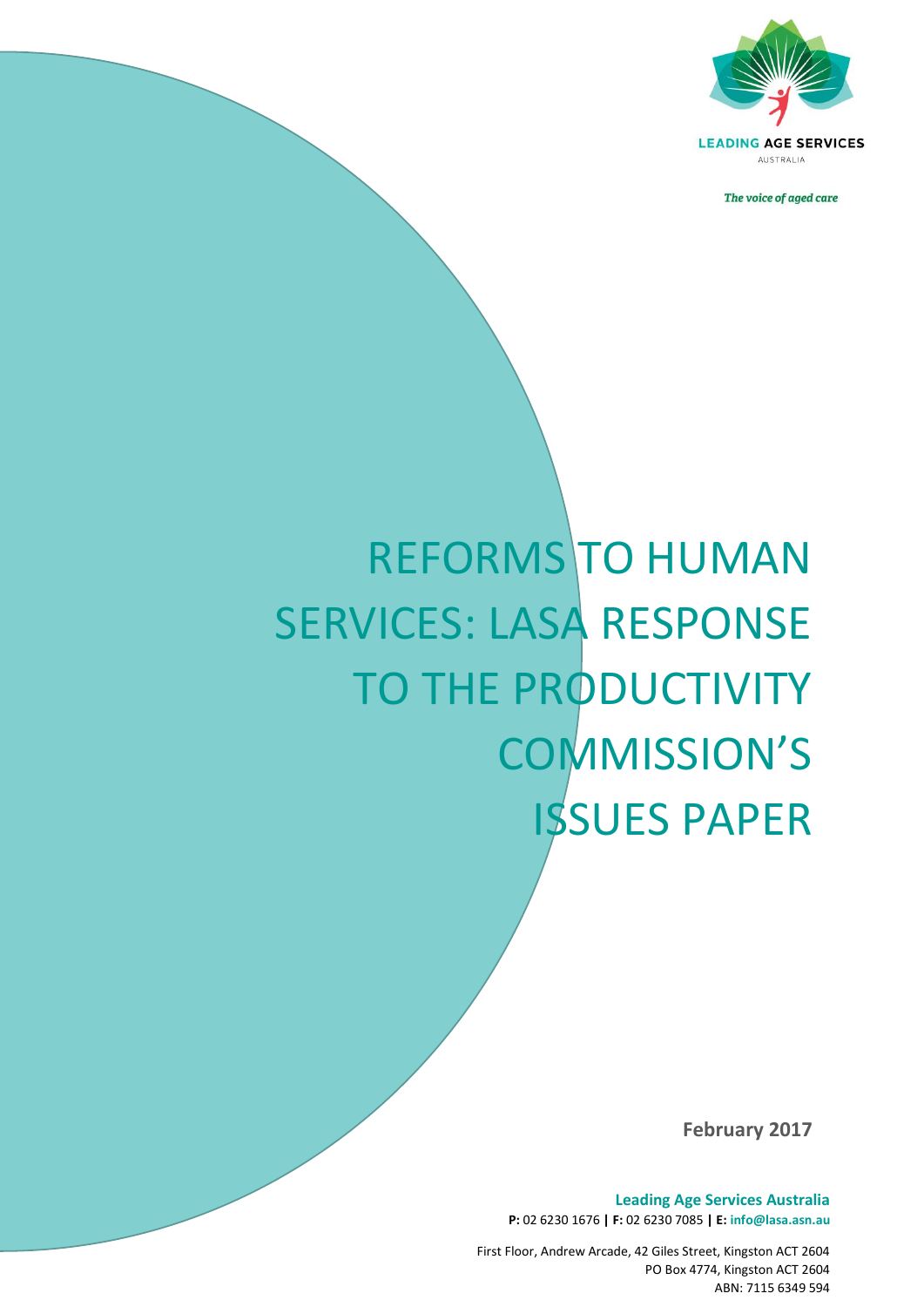# <span id="page-1-0"></span>Leading Age Services Australia (LASA)

Leading Age Services Australia (LASA) is the national peak body representing providers of age services across residential care, home care and retirement living. We represent our Members by advocating their views on issues of importance and we support our Members by providing information, services and events that improve their performance and sustainability.

Our vision is to create a high performing, respected, sustainable aged services industry delivering affordable, accessible, quality care and services for older Australians.

Thank you for the opportunity to comment on the Reforms to Human Services: Issues Paper. This submission will address the questions raised in Section 6 of the Issues Paper.

Should you have any questions regarding this submission, please don't hesitate to contact Dr Brent Davis, General Manager – Policy and Advocacy, or Ms Kay Richards, National Policy Manager, on 02 6230 1676.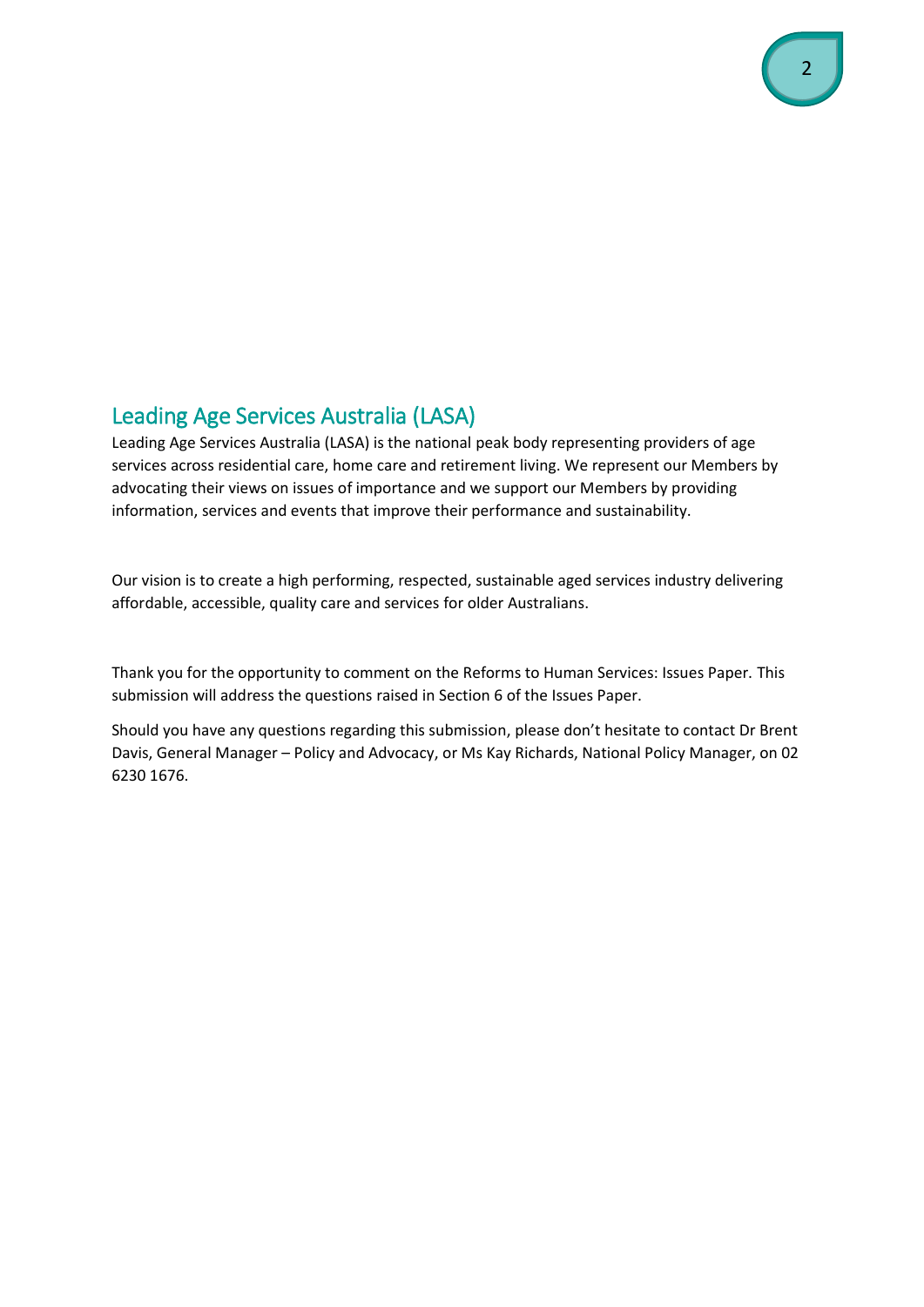| What type of services and settings to include in the definition of end-of-life care?                                                                                                                                                                    |  |
|---------------------------------------------------------------------------------------------------------------------------------------------------------------------------------------------------------------------------------------------------------|--|
|                                                                                                                                                                                                                                                         |  |
| How eligibility for end-of-life care should be defined, and who should have responsibility for                                                                                                                                                          |  |
| Whether care services should be considered as a 'bundle' or individually, and who should                                                                                                                                                                |  |
| How best to coordinate care across different settings and the supports needed to ensure                                                                                                                                                                 |  |
| The feasibility of offering users' greater choice of service, or of provider, and how this differs                                                                                                                                                      |  |
| The potential for greater contestability, particularly for services and regions where choice is not                                                                                                                                                     |  |
|                                                                                                                                                                                                                                                         |  |
| Patients could be better informed about end-of-life care options available to them and how to                                                                                                                                                           |  |
| Healthcare professionals could be better trained, assisted or incentivised to identify people who<br>would benefit from end-of-life care, and to initiate and guide end-of-life conversations 10                                                        |  |
| Patient preferences for end-of-life care could be better documented and communicated across<br>. This is a contract of the state of the figure states of the state of a constant of $\mathcal{L}$ and $\mathcal{L}$ and $\mathcal{L}$ and $\mathcal{L}$ |  |

[healthcare settings & barriers to implementing patients' expressed preferences \(including](#page-9-2) those in advance care plans) could be overcome [...................................................................................10](#page-9-2)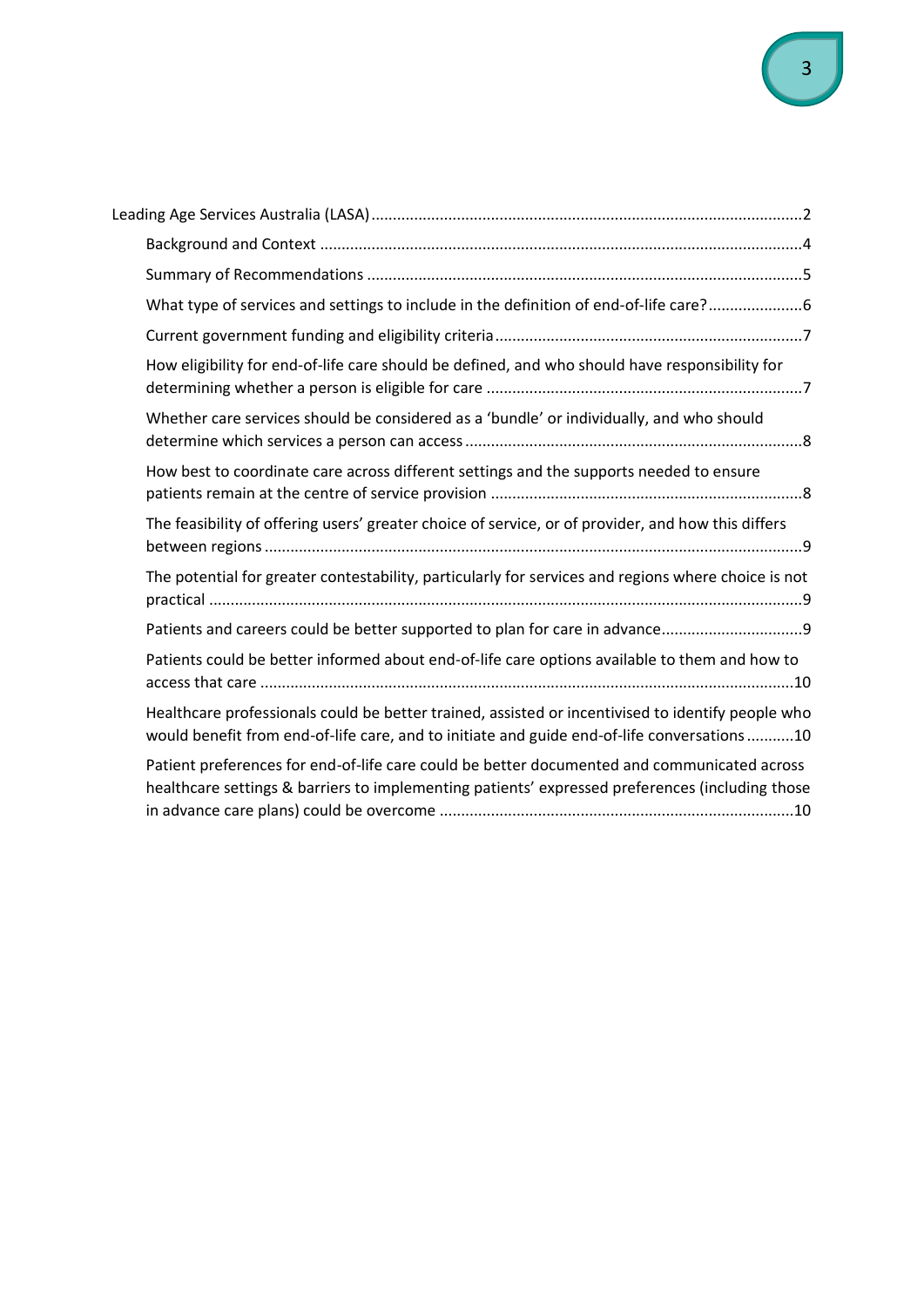#### <span id="page-3-0"></span>Background and Context

The Federal Government in April 2016 requested the Productivity Commission to undertake an inquiry, and provide a report into, the delivery of human services in Australia. Health and aged care were specifically identified as key human services.

In the Terms of Reference for the inquiry, the Federal Government emphasised successive governments had to that date made progress in introducing competition, contestability and user choice into, and in promoting the efficiency and effectiveness in the delivery of, human services. However, they also noted the Australian human services sector (which includes health and aged care) are already experiencing significant challenges, in particular the increasing demand for services associated with the ageing of the Australian population and more complex demands being placed on service providers.

The key theme of the Terms of Reference called upon the Productivity Commission to develop policy options to create principles for competition, contestability and user choice in the supply of human services. Self-evidently, such principles, and their application, in aged care and in health are of particular importance to LASA and its members.

The Productivity Commission in December 2016 released an Issues Paper identifying and discussing a number of priority areas where reforms could potentially deliver the greatest net benefits in individual well-being and community welfare. The Commission identified end-of-life care services on this priority list. Consistent with its broader approach to public policy research and analysis, the Commission emphasised (at page 2) *"… greater competition, contestability and informed consumer choice can improve the effectiveness of human services."* LASA shares this view, where **the broader legislative, policy, principles and regulatory frameworks are well-designed (in conjunction with critical stakeholders), and implemented in a practical and realistic manner.**

The Issues Paper (at pp 22 – 23) made a number of constructive observations regarding end-of-life care, a matter of particular importance to the aged care sector. Most notable amongst these were: inadequate attention has been paid to ensuring people get the end-of-life care they want at that point in their life-cycle; end-of-life care needs to be more responsive to the preferences of the individual, both as to where and when the care occurs; it should take into account not just the need of the person concerned, but also their families and carers; and, there needs to be deeper integration of end-of-life are in the service delivery chain (such as the services provided by primary, community, hospital and aged care facilities).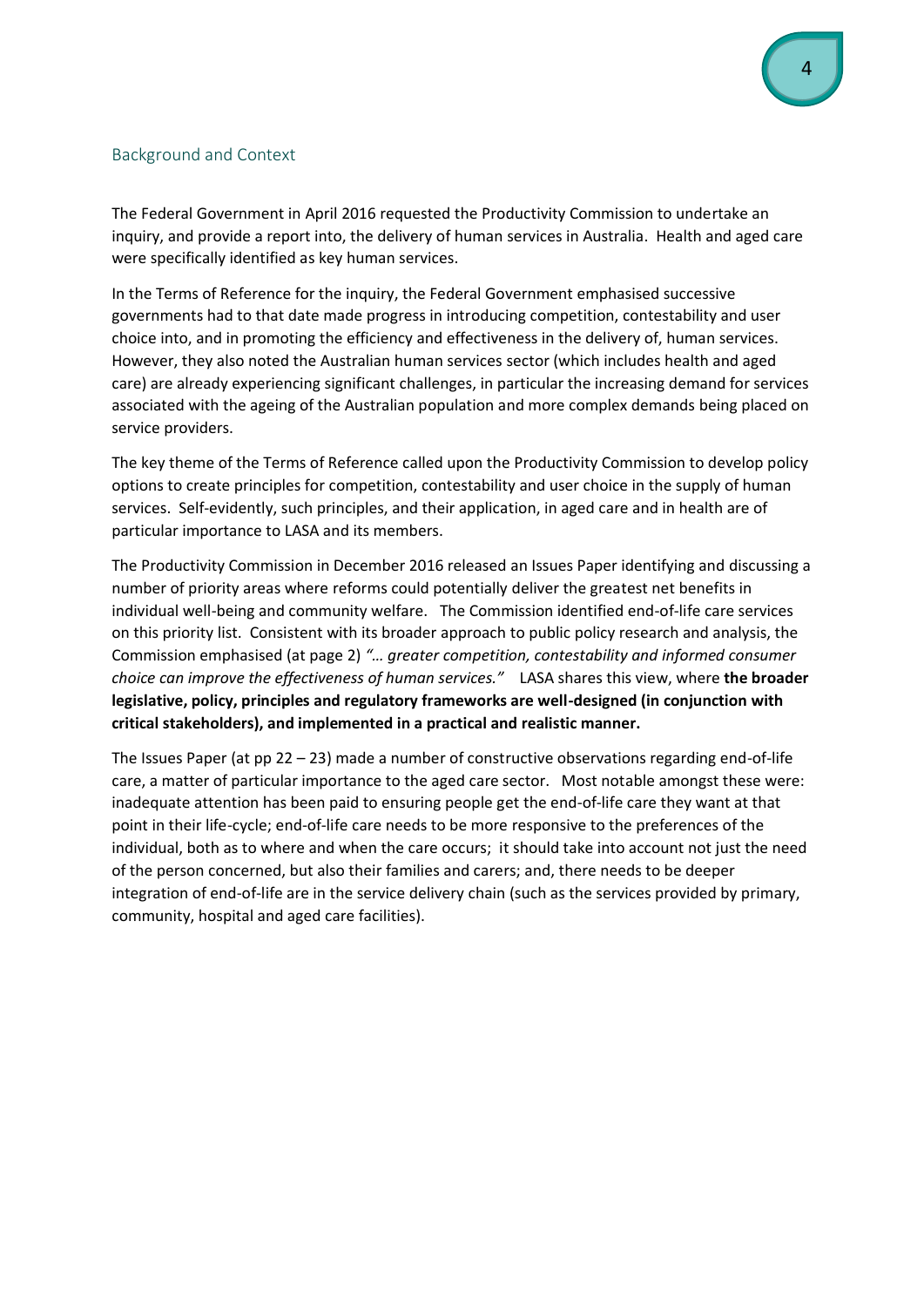#### <span id="page-4-0"></span>Summary of Recommendations

#### **LASA advocates:**

- **the broader legislative, policy, principles and regulatory frameworks for age care in general, and end-of-life care in particular, need to be well-designed (in conjunction with critical stakeholders), and implemented in a practical and realistic manner;**
- **a defined financial supplement for palliative care services in both home and the residential setting;**
- **any work undertaken to improve consumer choice needs to take into account the lack of public awareness and perception of death and dying. Improved awareness would also need to support the relevant workforce that may have these discussions with people, including those working in aged care, general practice, and the acute sector.**
- **the use of advanced care plans and directives at any stage in a person's life.**
- **a community awareness campaign demonstrating advanced care planning should be considered at pertinent times in a person life needs to be undertaken.**
- **the need for better training; this should not only be for health professionals but also aged services workers, through the Vocational, Education and Training (VET) system.**
- **the existing tools are seen in isolation and outcomes of the activities are not always well published, and a more concerted framework of information is required.**
- **the silos of care delivery options and demarcation lines in end-of-life care need to be broken down, with better communication especially between health and aged care services.**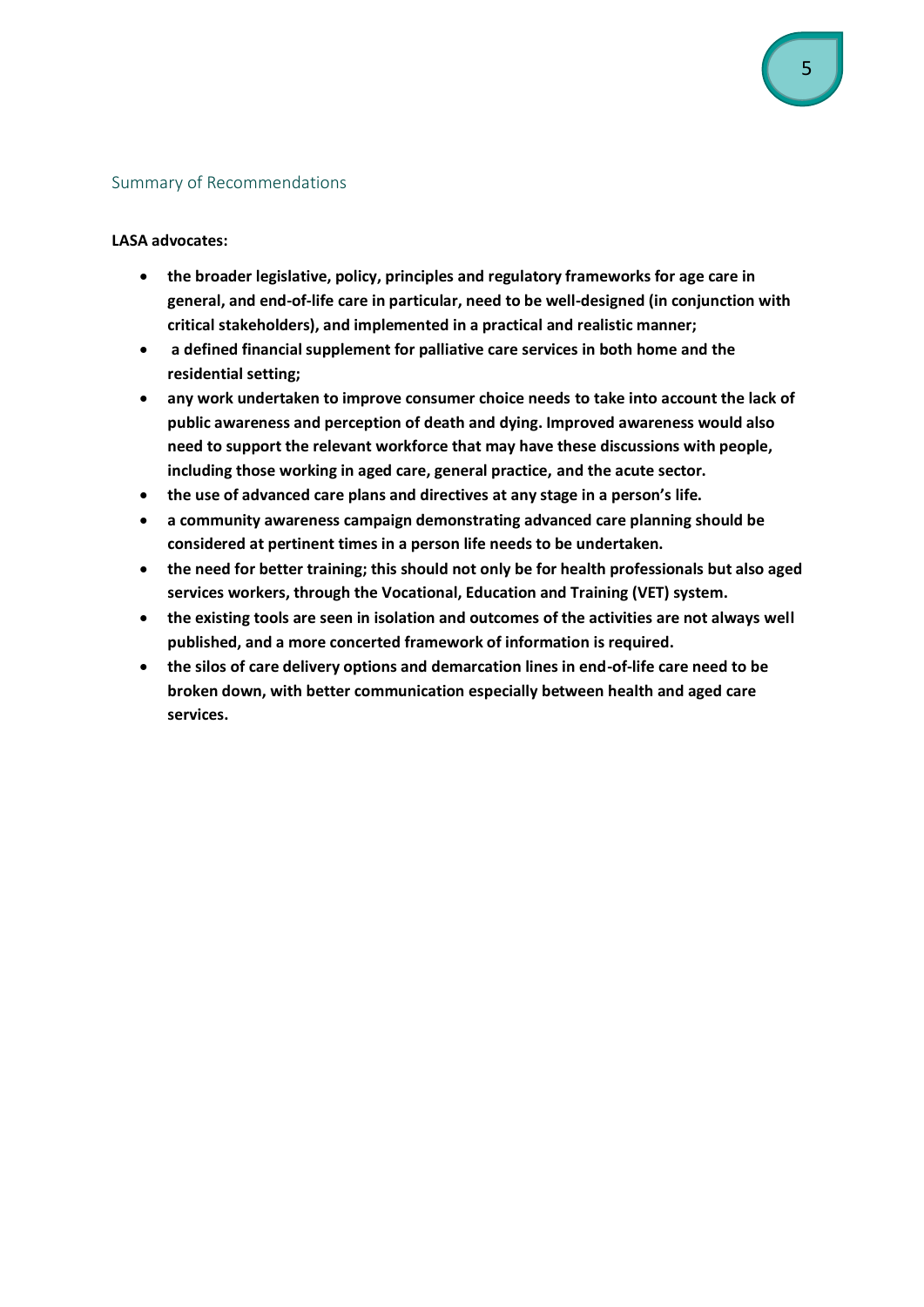#### <span id="page-5-0"></span>What type of services and settings to include in the definition of end-of-life care?

As identified in the Australian Institute of Health and Welfare (AIHW) report on *Use of aged care services before death* (2015), 77% of people who died in 2010-11 aged 65 and older had used aged care services in the 12 months before their death. The likelihood of using aged care services increases with age, with just under 90% of people aged 85 years and older accessing aged care services at some point in the year they died. Two thirds of people who died whilst receiving aged care services where in permanent residential aged care. The report goes on to highlight there was a marked increase in service up-take in the final 6 months of life but that about 10% of people cease accessing aged care services in the final 3 months of their life. It is suggested this decrease is due to people accessing alternative services either through the hospital system or a specialist palliative care servicei.

The end-of-life and palliative care services utilised in the community setting are less well defined, as, from an aged care perspective, funding is not allocated in the same manner as residential aged care. Care and services for home and community care recipients are not as extensive due to people historically transiting into residential care as their needs increase, or when they seek assistance outside of the Commonwealth funded aged care system. Given the Commonwealth aged care policy shifts are designed to assist people to remain in their home longer, increased resourcing to home and community services to promote people to *age in place*, it is likely the needs of people accessing aged care in the community will also shift.

Having said that, as identified in the Issues Paper, many people do not have their choice upheld as they near the end-of-life. Numerous factors impact on the setting for the delivery of palliative care, and despite a person's choice to remain in their own home, this may not be possible for families to achieve. In delivering Commonwealth funded aged care services, understanding a person's wishes and ensuring their choices are upheld is assisted when an advance care plan is developed. Despite best intentions there are unfortunately many instances where these documents are either not developed or followed. In the LASA Planning Ahead Position Statement [\(www.lasa.asn.au\)](http://www.lasa.asn.au/), LASA argues that if a person has not been provided with information about advance care planning or a conversation has not been initiated prior to their admission into residential services then the system has failed them. A community awareness campaign on the importance of this information is required and health professionals should be made aware that following the directions of plans and directives (known by various names in each State/Territory) is vital to ensure the needs, preferences, and wishes of a person are upheld.

The delivery of specialist palliative care services varies across jurisdictions, where often, especially in residential services, access to specialist palliative care professionals can be very limited. There is often a misunderstanding that people residing in residential services are not eligible to receive state based services such as specialist care. This misconception needs to change.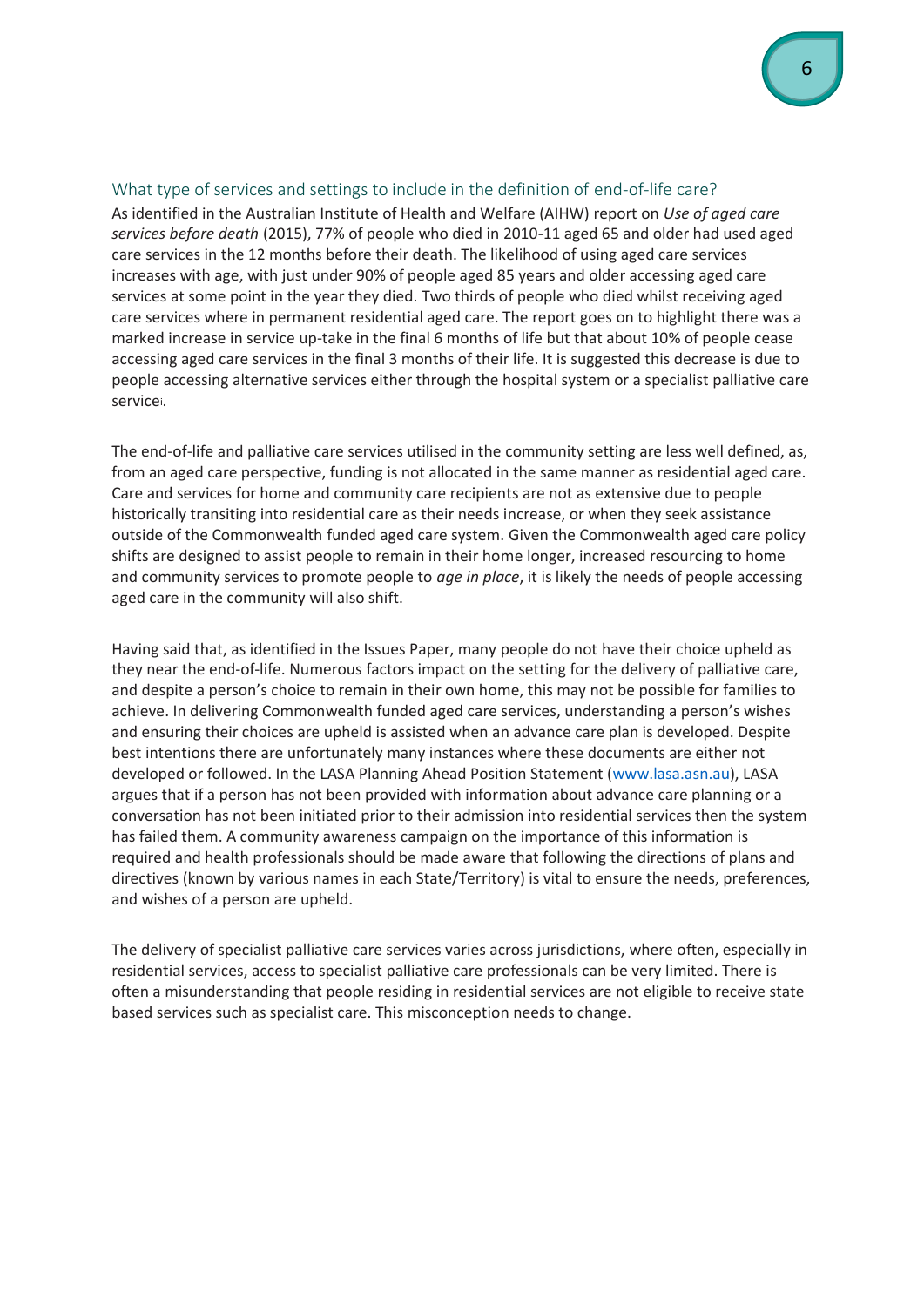#### <span id="page-6-0"></span>Current government funding and eligibility criteria

Dementia care is core business for age services. LASA also suggest palliative care is another component of core business for aged services providers. As defined in the Discussion Paper, the Australian Commission on Safety and Quality in Health Care defines end-of-life care over a twelvemonth period, however the Aged Care Funding Instrument (ACFI) defines end-of-life as days or the last week of life. A higher level of funding for residential services, is only available for approximately 7 days, which certainly does not encourage nor support end-of-life care and services to the resident, let alone the family and others.

The Aged Care Funding Instrument (ACFI) is utilised to assess the relative care needs of a resident in residential aged care and is used by the Commonwealth to allocate subsidy to aged care providers for the delivery of this care. The data currently available through the AIHW regarding the delivery of palliative care through residential aged care providers is based on the ACFI claiming data. This data shows that 9,144 palliative care claims (through ACFI) were made in 2014-15 and that about 55,600 people died whilst in permanent residential care in that same yearii, suggesting about 16% of people that die whilst in permanent residential care receive palliative care. However, data collected through the Decision Assist (a project funded by the Department of Health) would suggest a substantial number of organisations are unable to claim additional funding to support the care they are providing as they have claimed the maximum amount for the specific domain of the ACFI tool. This suggests a disconnect between the funding is provided for care and the actual care people receive in residential aged care.

For people accessing care and services through a Home Care Package, increased services for end-oflife care is provided through the funding at the level of package received. For instance, in a Level Four Package (the highest level), the consumer may already be receiving care that fully exhausts the funding level. As their care needs increase, they either forgo services to access palliative care, or they go outside of the Package. Generally that would be through state and private hospital services and GP services. This disconnect is contrary to a seamless approach for care delivery and the system can be difficult for the consumer to navigate.

## <span id="page-6-1"></span>How eligibility for end-of-life care should be defined, and who should have responsibility for determining whether a person is eligible for care

As mentioned above, there are a range of definitions, and often they are specifically used to suite a funding model, rather than supporting the person requiring care and services. Not all people who are at their end-of-life need *specialist* care and services. For many care recipients receiving Commonwealth funded aged care services, their care is planned based on best practice guidelines following the *Palliative Approach*, which aims to improve the quality of life for individuals with a lifelimiting illness and their families, by reducing their suffering through early identification, assessment and treatment of pain, physical, cultural, psychological, social, and spiritual needs.

It is the Specialist Palliative Care Services who are best placed to define access criteria. However, given the variation within these services, their location and reach, it may be difficult to have a unified access definition and may need to be based on good clinical judgement decisions and the location of the services. As described above, the misconception of eligibility based on the type of residence (aged care facilities) a person has, should definitely be redefined.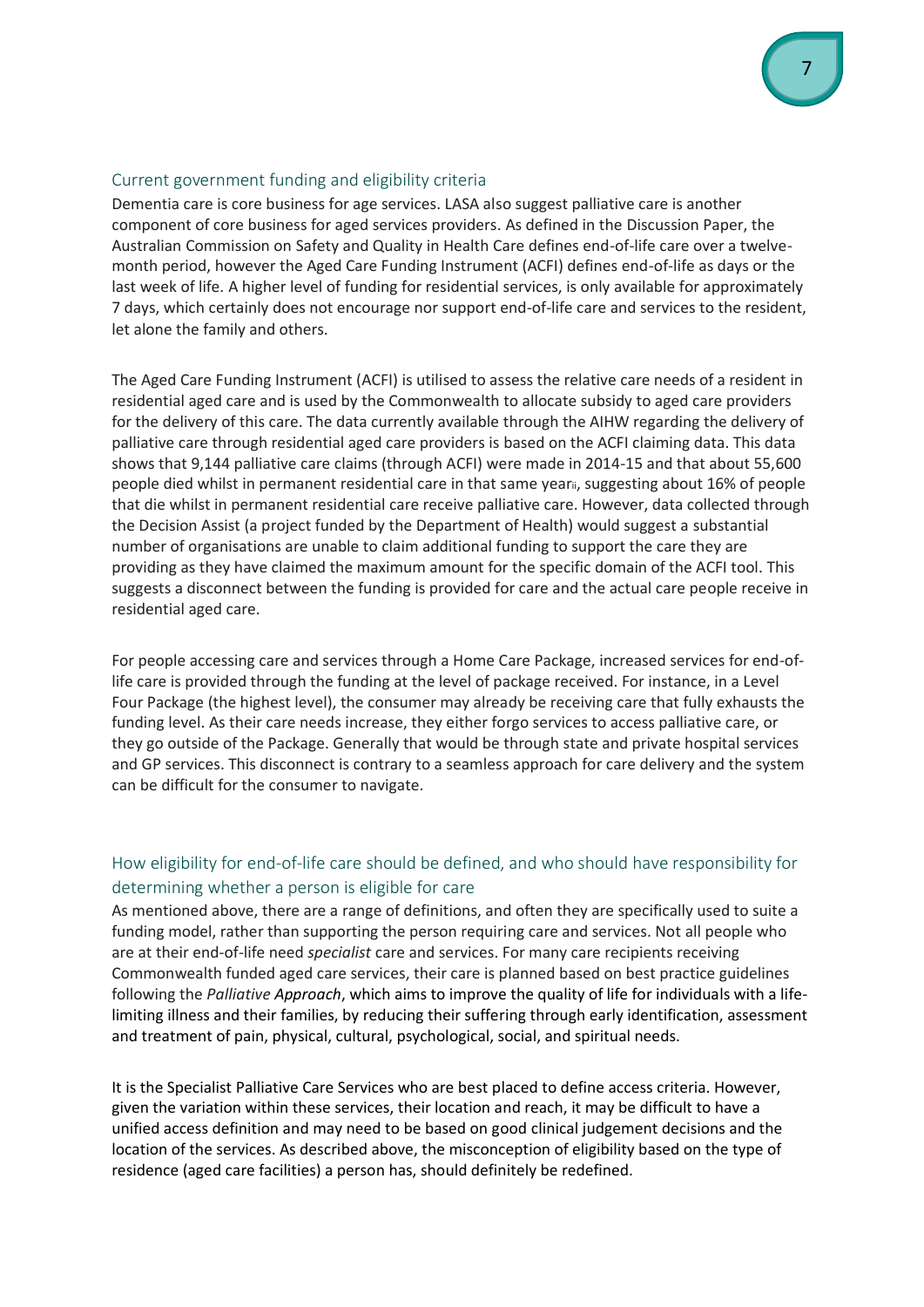### <span id="page-7-0"></span>Whether care services should be considered as a 'bundle' or individually, and who should determine which services a person can access

As outlined in the *Quality of Care Principles 2014*, residential providers are required to provide specific care and services for all care recipients that require them. This is referred to as the Schedule of Specified Care and Services and is subsidised by the Commonwealth through the ACFI. As such, current legislation has resulted in bundling of care needs in residential aged care, as determined by specified health care professionals. Similarly, for Home Care Packages, the Home Care Common Standards also define what is required to be delivered.

In Commonwealth funded services the person at the centre of care is the one who should decide what care and services they need and want, within a given envelop of subsidy. Currently, assessment to access age services is through *My Aged Care* where screening and assessment is undertaken by direct referral or through Regional Assessment Services and or the Aged Care Assessment Team. They do not refer to specialist palliative care services. **LASA would support a defined financial supplement for palliative care services in both home and the residential setting.**

# <span id="page-7-1"></span>How best to coordinate care across different settings and the supports needed to ensure patients remain at the centre of service provision

In the community setting for aged care, advance care planning may be one of the areas that is impacted by the introduction of Consumer Directed Care (CDC) as the person now nominates specifically what they would and would not like to spend their available funds on. Given that advance care planning conversations often take some time and may require clinical, and therefore more expensive, staff, there is a possibility CDC has inadvertently introduced a new barrier to advance care planning in an aged care context. Furthermore, the staff need to be supported to discuss advance care planning, both in raising the topic and having an informed and constructive conversation that helps the person to identify what they would and would not want if they were unable to make their own decisions, including where they would prefer to die. Data collected through the Decision Assist project shows there was a shift in the place of death following the education of the aged care service staff in advance care planning and palliative care, with almost 60% of people dying in their home after the delivery of workshops compared to 46% beforehand. The majority of this shift has resulted in less people dying in hospital.

The feedback LASA has received regarding the provision of end-of-life services in the community is there is often no single person/organisation responsible for the coordination of services for an individual and therefore this role may fall to a family member or a friend. One of the challenges raised with LASA concerns the provision of coordinated care in the community setting is not only that providers need to be aware of service availability but the arrangements to speak to other professionals are often informal and ad hoc and generally involve people who have very limited availability. Improved, formal linkages between organisations may assist in improving this but does not necessarily address existing resource constraints. There are a large number of projects are seeking to improve the options available to people so they can avoid transfers to hospital if possible,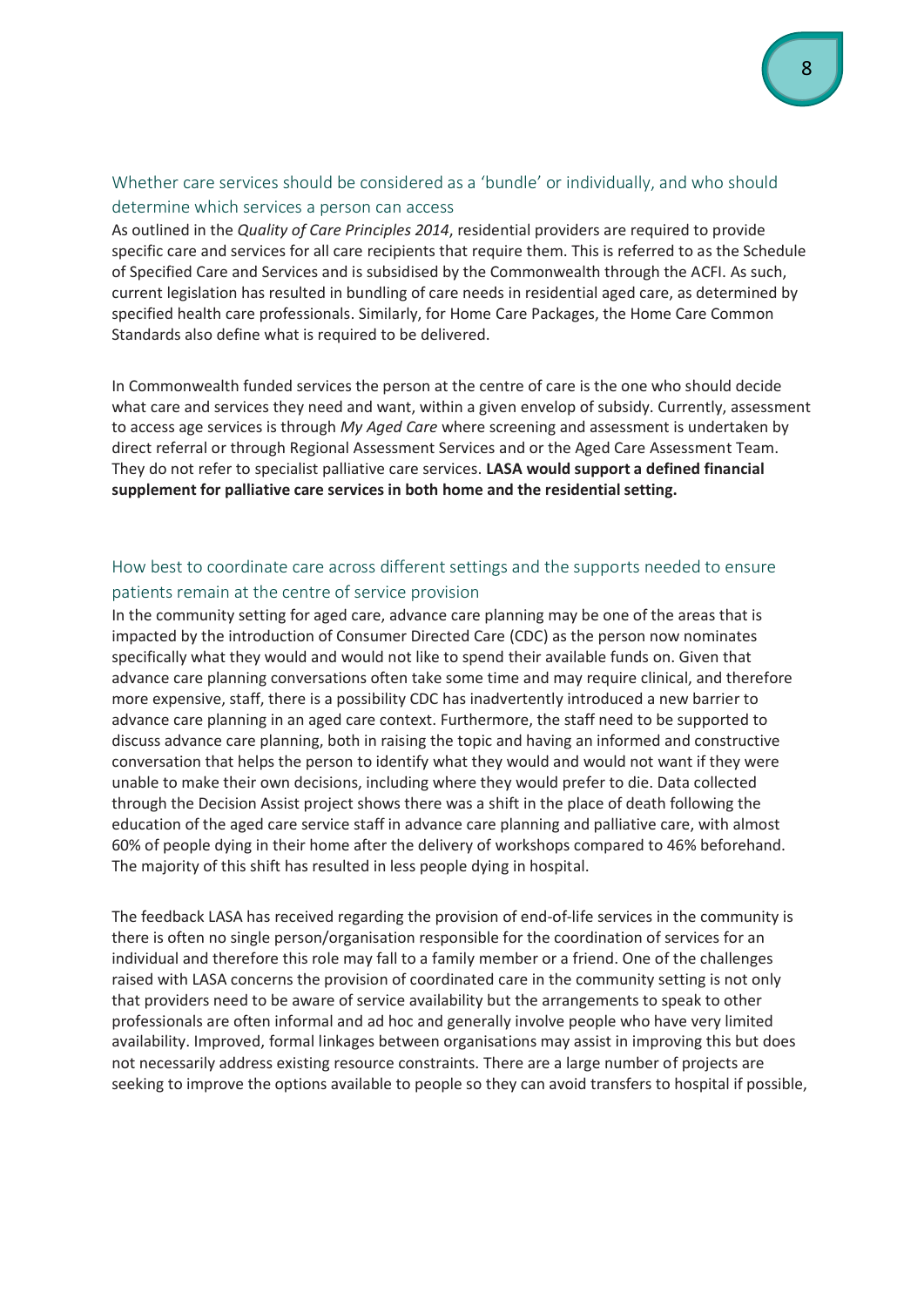including the utilisation of ambulance officers with pain management and education of carers so they can undertake some of clinical care without having to contact the relevant service. However, these projects are often limited to a defined population for a specific amount of time, as defined by the funding organisation. A challenge exists for how to improve the sustainability of this type of work and outcome dissemination.

LASA is aware of specific arrangements that exist between specialist palliative care providers and aged care providers, predominately in residential aged care, that supports both organisations to provide care for a resident, and therefore avoid potential transfer/s to a hospice or hospital. However, these are generally individualised arrangements between specific providers. The Decision Assist project includes a linkage project component that seeks to formalise these types of arrangements and provides options for how this can be achieved. The initial 20 demonstration projects included some minor funding for approximately nine months, and included consideration on the sustainability of the arrangements. The initial findings of these projects indicates mixed results and suggests funding in and of itself is not sufficient to make the required changes to establish formal linkages between organisations that already have some intention to do so.

# <span id="page-8-0"></span>The feasibility of offering users' greater choice of service, or of provider, and how this differs between regions

LASA understands it is not uncommon for an individual and/or their family to request transfer to hospital at the end-of-life, as 'that is where you go to die'. In conjunction with this idea, is the continuing challenging of public awareness and willingness to discuss death and dying, including the undertaking of advance care planning. Therefore, **LASA recommends any work undertaken to improve consumer choice needs to take into account the lack of public awareness and perception of death and dying. Improved awareness would also need to support the relevant workforce that may have these discussions with people, including those working in aged care, general practice, and the acute sector.** 

# <span id="page-8-1"></span>The potential for greater contestability, particularly for services and regions where choice is not practical

LASA continues to be concerned restrictions on service delivery in both the home and residential settings, confines services to a limited range of options. Given specialist services are State run, vary across jurisdictions, and vary in who can obtain access to a service, there needs to be a fundamental shift in the way these services are run.

#### <span id="page-8-2"></span>Patients and careers could be better supported to plan for care in advance

**LASA supports the use of advanced care plans and directives at any stage in a person's life.** The community in general and many health professionals often think that these tools are only applicable for the older person. LASA believes the sooner a person considers how they would want to be treated in a circumstance where they could not speak for themselves, the better the service they may receive. However, the general community still hold a stigma against discussing death and dying. **A community awareness campaign demonstrating advanced care planning should be considered at pertinent times in a person life needs to be undertaken.** These touch points of when a person turns 18, when they marry, have children, reach an older age or have a medical event (and possibly other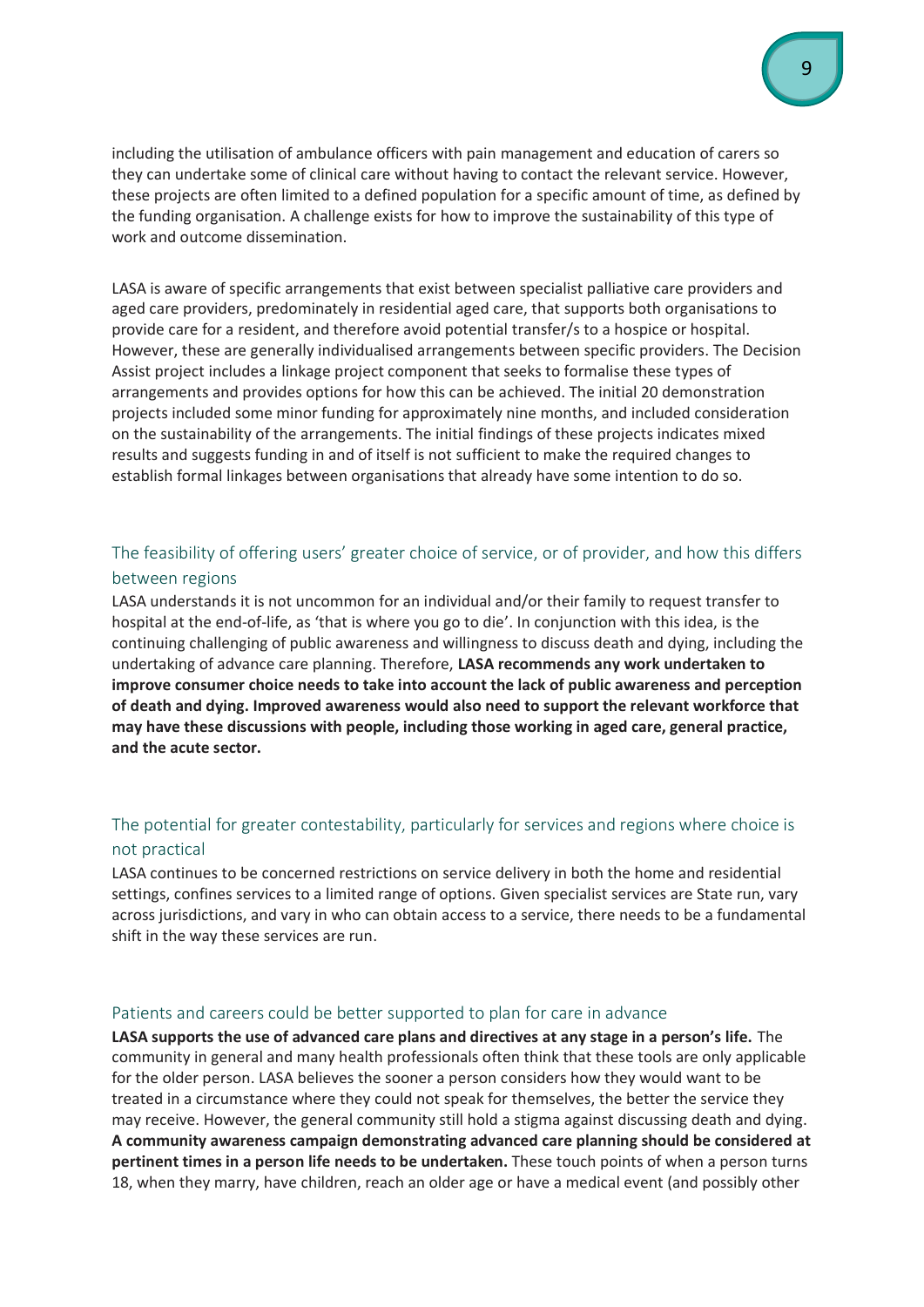times) should prompt a rethink of what a person wants to happen to them in the event they can't decide for and/or express themselves. Advance care planning can be an iterative process, as the person goes through life and what is vital is that people have conversations with family, friends and health professionals to ensure they know what the person feels and wants, when and where required.

# <span id="page-9-0"></span>Patients could be better informed about end-of-life care options available to them and how

#### to access that care

My Aged Care and Carers Gateway are important information portals; however, these may not be commonly known about by the general public. General Practitioners, and other health professionals should have ready access to end-of-life care options so that when required they are easily accessed. Public health campaigns, are required. However, there are a range of information sites that are not well known about by health professionals, such as [CareSearch, Decision Assist](https://www.caresearch.com.au/caresearch/tabid/2583/Default.aspx) and Palliative Care [Australia,](http://palliativecare.org.au/) to name a few, and Apps that are available for download such as palliAGED nurse and palliAGEDgp.

#### <span id="page-9-1"></span>Healthcare professionals could be better trained, assisted or incentivised to identify people who would benefit from end-of-life care, and to initiate and guide end-of-life conversations

**LASA supports the need for better training; this should not only be for health professionals but also aged services workers, through the Vocational, Education and Training (VET) system.** LASA is undertaking a programme to support Registered Training Organisations (RTOs) in providing tools in the form of videos and fact sheets to support curriculum delivery. There are numerous activities that are designed to support those caring for a person and their family at end-of-life. However**, the existing tools for end-of-life care are often seen in isolation and outcomes of the activities are not always well published, and a more concerted framework of information is required.**

# <span id="page-9-2"></span>Patient preferences for end-of-life care could be better documented and communicated across healthcare settings & barriers to implementing patients' expressed preferences (including those in advance care plans) could be overcome

**The silos of care delivery options and demarcation lines in end-of-life care need to be broken down. LASA supports better communication especially between health and aged care services.** The GP should be the centre of information sharing as they are the professionals who can see their patient in whatever setting they reside. However, GPs are often marginalised when a person enters the health system and either while the person is in hospital and at post discharge, GP are often not notified of updates to a person care.